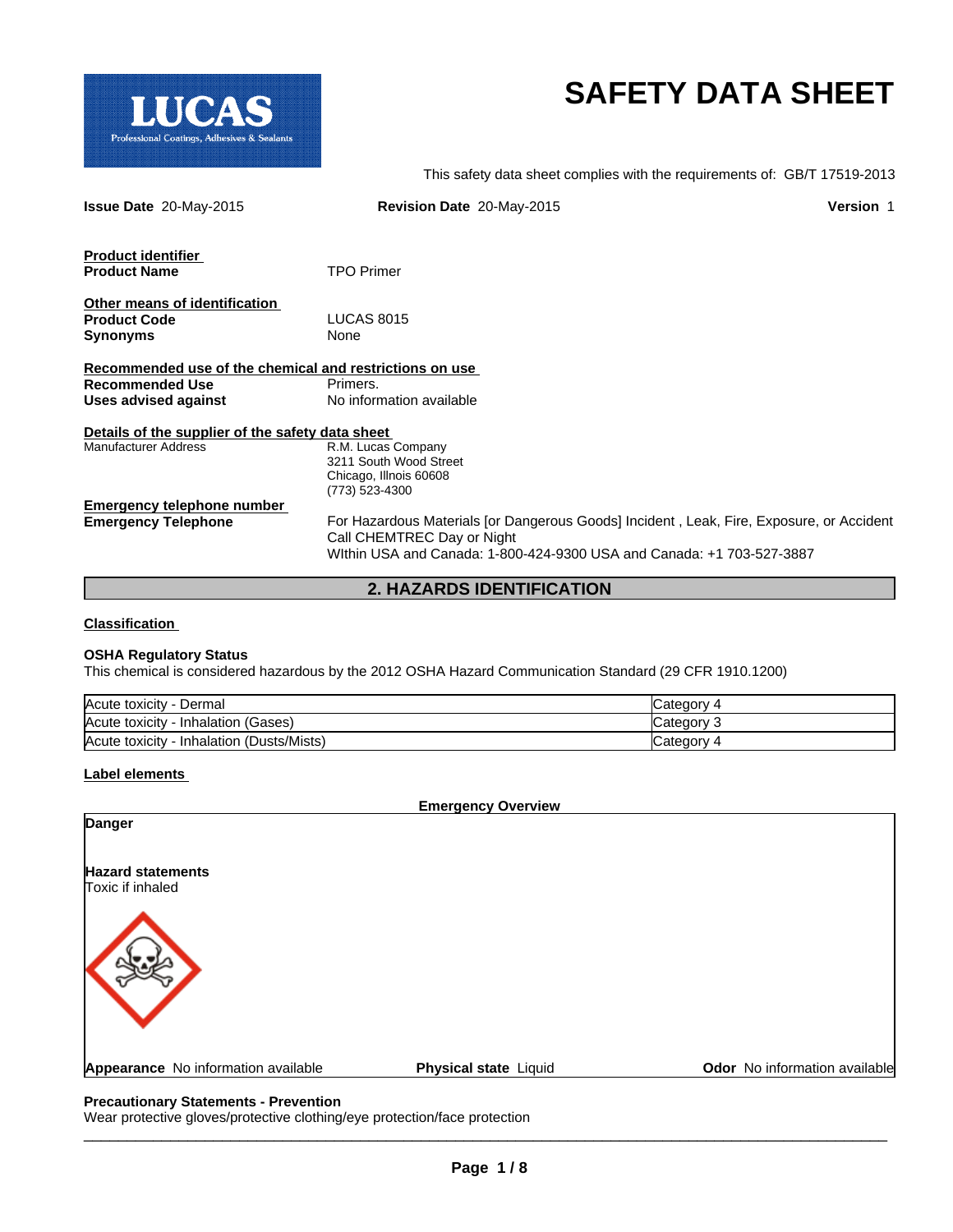Avoid breathing dust/fume/gas/mist/vapors/spray Use only outdoors or in a well-ventilated area

#### **Precautionary Statements - Response**

Specific treatment (see first aid information on this label) IF ON SKIN: Wash with plenty of soap and water Call a POISON CENTER or doctor/physician if you feel unwell Wash contaminated clothing before reuse IF INHALED: Remove victim to fresh air and keep at rest in a position comfortable for breathing Call a POISON CENTER or doctor/physician

#### **Precautionary Statements - Storage**

Store in a well-ventilated place. Keep container tightly closed Store locked up

# **Precautionary Statements - Disposal**

Dispose of contents/container to an approved waste disposal plant

## **Hazards not otherwise classified (HNOC)**

Not applicable

# **Other Information**

• May be harmful if swallowed

- Causes mild skin irritation
- Very toxic to aquatic life with long lasting effects

Unknown acute toxicity 97% of the mixture consists of ingredient(s) of unknown toxicity

 $\overline{\phantom{a}}$  ,  $\overline{\phantom{a}}$  ,  $\overline{\phantom{a}}$  ,  $\overline{\phantom{a}}$  ,  $\overline{\phantom{a}}$  ,  $\overline{\phantom{a}}$  ,  $\overline{\phantom{a}}$  ,  $\overline{\phantom{a}}$  ,  $\overline{\phantom{a}}$  ,  $\overline{\phantom{a}}$  ,  $\overline{\phantom{a}}$  ,  $\overline{\phantom{a}}$  ,  $\overline{\phantom{a}}$  ,  $\overline{\phantom{a}}$  ,  $\overline{\phantom{a}}$  ,  $\overline{\phantom{a}}$ 

# **3. COMPOSITION/INFORMATION ON INGREDIENTS**

#### **Substance**

| <b>Chemical Name</b>       | <b>CAS No.</b> | Weight-%     | <b>Trade Secret</b> |
|----------------------------|----------------|--------------|---------------------|
| Parachlorobenzotriflouride | $98-56-6$      | $90 - 100\%$ |                     |
| ⊀vlene                     | 1330-20-7      | $-10%$       |                     |
| Ethvlbenzene               | 100-41-4       | 10%          |                     |

# **4. FIRST AID MEASURES**

## **Description of first aid measures**

|                     | <b>5. FIRE-FIGHTING MEASURES</b>                                                                                        |
|---------------------|-------------------------------------------------------------------------------------------------------------------------|
| Note to physicians  | Treat symptomatically.                                                                                                  |
|                     | Indication of any immediate medical attention and special treatment needed                                              |
| <b>Symptoms</b>     | No information available.                                                                                               |
|                     | Most important symptoms and effects, both acute and delayed                                                             |
| Ingestion           | Clean mouth with water and drink afterwards plenty of water.                                                            |
| <b>Inhalation</b>   | Remove to fresh air.                                                                                                    |
| <b>Skin contact</b> | Wash skin with soap and water.                                                                                          |
| Eye contact         | Rinse thoroughly with plenty of water for at least 15 minutes, lifting lower and upper eyelids.<br>Consult a physician. |
|                     |                                                                                                                         |

#### **Suitable extinguishing media**

Use extinguishing measures that are appropriate to local circumstances and the surrounding environment.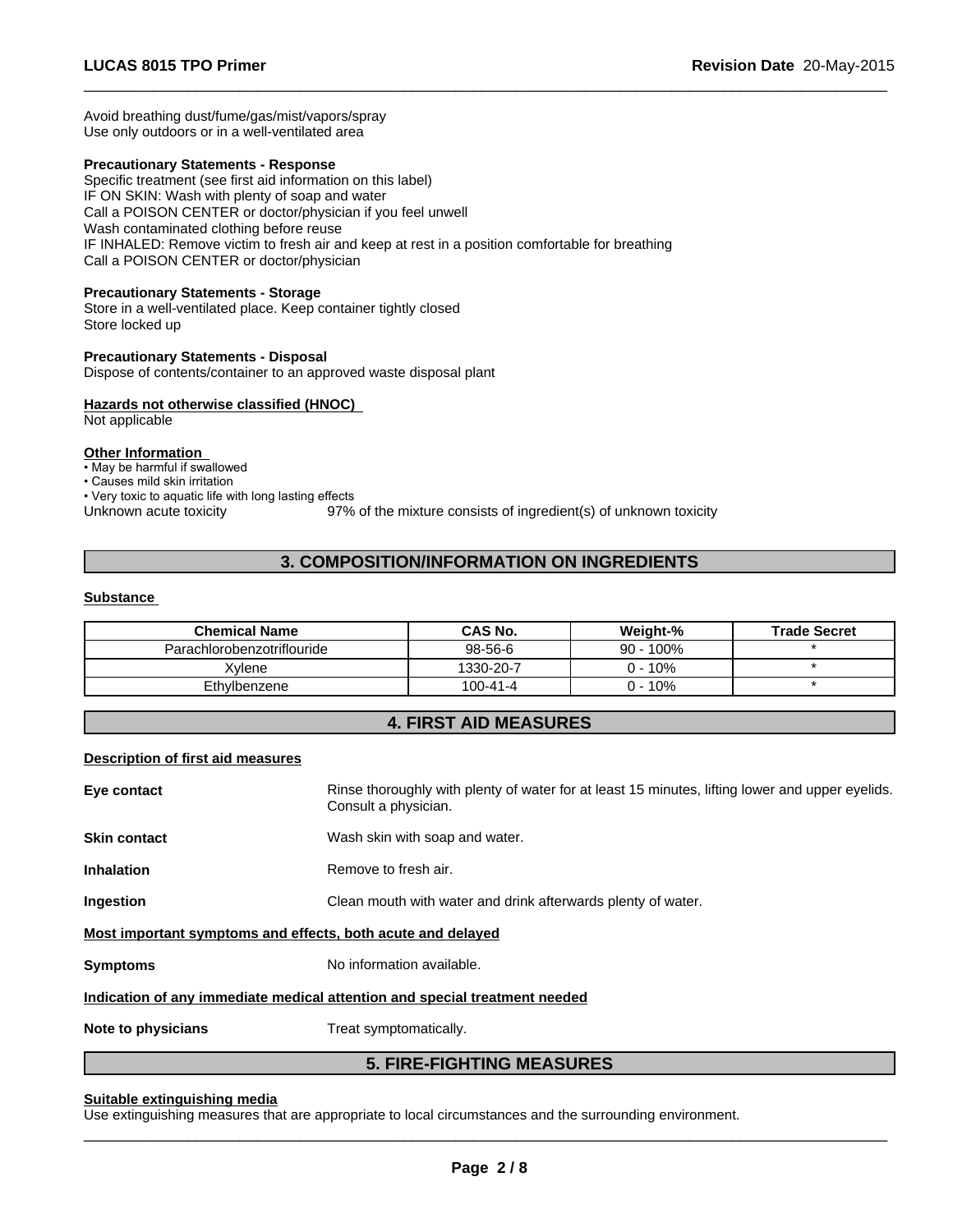**Unsuitable extinguishing media** Caution: Use of water spray when fighting fire may be inefficient.

**Specific hazards arising from the chemical**

No information available.

#### **Explosion data Sensitivity to Mechanical Impact** None. **Sensitivity to Static Discharge** None.

#### **Protective equipment and precautions for firefighters**

As in any fire, wear self-contained breathing apparatus pressure-demand, MSHA/NIOSH (approved or equivalent) and full protective gear.

# **6. ACCIDENTAL RELEASE MEASURES**

 $\overline{\phantom{a}}$  ,  $\overline{\phantom{a}}$  ,  $\overline{\phantom{a}}$  ,  $\overline{\phantom{a}}$  ,  $\overline{\phantom{a}}$  ,  $\overline{\phantom{a}}$  ,  $\overline{\phantom{a}}$  ,  $\overline{\phantom{a}}$  ,  $\overline{\phantom{a}}$  ,  $\overline{\phantom{a}}$  ,  $\overline{\phantom{a}}$  ,  $\overline{\phantom{a}}$  ,  $\overline{\phantom{a}}$  ,  $\overline{\phantom{a}}$  ,  $\overline{\phantom{a}}$  ,  $\overline{\phantom{a}}$ 

|  | Personal precautions, protective equipment and emergency procedures |  |  |  |  |  |
|--|---------------------------------------------------------------------|--|--|--|--|--|
|--|---------------------------------------------------------------------|--|--|--|--|--|

|                                                      | <b>7. HANDLING AND STORAGE</b>                                                                                                                                               |  |  |
|------------------------------------------------------|------------------------------------------------------------------------------------------------------------------------------------------------------------------------------|--|--|
| Methods for cleaning up                              | Pick up the absorbed material (described just above) and transfer to properly labeled<br>containers for disposal according to local / national regulations (see Section 13). |  |  |
| <b>Methods for containment</b>                       | Prevent further leakage or spillage if safe to do so.                                                                                                                        |  |  |
| Methods and material for containment and cleaning up |                                                                                                                                                                              |  |  |
| <b>Environmental precautions</b>                     | See Section 12 for additional ecological information.                                                                                                                        |  |  |
| <b>Environmental precautions</b>                     |                                                                                                                                                                              |  |  |
| <b>Personal precautions</b>                          | Ensure adequate ventilation, especially in confined areas.                                                                                                                   |  |  |

| <b>Precautions for safe handling</b>                         |                                                                          |
|--------------------------------------------------------------|--------------------------------------------------------------------------|
| Advice on safe handling                                      | Handle in accordance with good industrial hygiene and safety practice.   |
| Conditions for safe storage, including any incompatibilities |                                                                          |
| <b>Storage Conditions</b>                                    | Keep containers tightly closed in a dry, cool and well-ventilated place. |
| Incompatible materials                                       | None known based on information supplied.                                |

# **8. EXPOSURE CONTROLS/PERSONAL PROTECTION**

# **Control parameters**

# **Exposure Guidelines** .

| <b>Chemical Name</b> | <b>ACGIH TLV</b> | <b>OSHA PEL</b>                      | <b>NIOSH IDLH</b>           |
|----------------------|------------------|--------------------------------------|-----------------------------|
| Xylene               | STEL: 150 ppm    | TWA: 100 ppm                         |                             |
| 1330-20-7            | TWA: 100 ppm     | TWA: $435 \text{ mg/m}^3$            |                             |
|                      |                  | (vacated) TWA: 100 ppm               |                             |
|                      |                  | vacated) TWA: 435 mg/m <sup>3</sup>  |                             |
|                      |                  | (vacated) STEL: 150 ppm              |                             |
|                      |                  | (vacated) STEL: $655 \text{ mg/m}^3$ |                             |
| Ethylbenzene         | TWA: 20 ppm      | TWA: 100 ppm                         | IDLH: 800 ppm               |
| 100-41-4             |                  | TWA: 435 mg/m <sup>3</sup>           | TWA: 100 ppm                |
|                      |                  | (vacated) TWA: 100 ppm               | TWA: 435 mg/m <sup>3</sup>  |
|                      |                  | (vacated) TWA: 435 mg/m <sup>3</sup> | STEL: 125 ppm               |
|                      |                  | (vacated) STEL: 125 ppm              | STEL: 545 mg/m <sup>3</sup> |
|                      |                  | (vacated) STEL: $545 \text{ mg/m}^3$ |                             |

# **Appropriate engineering controls**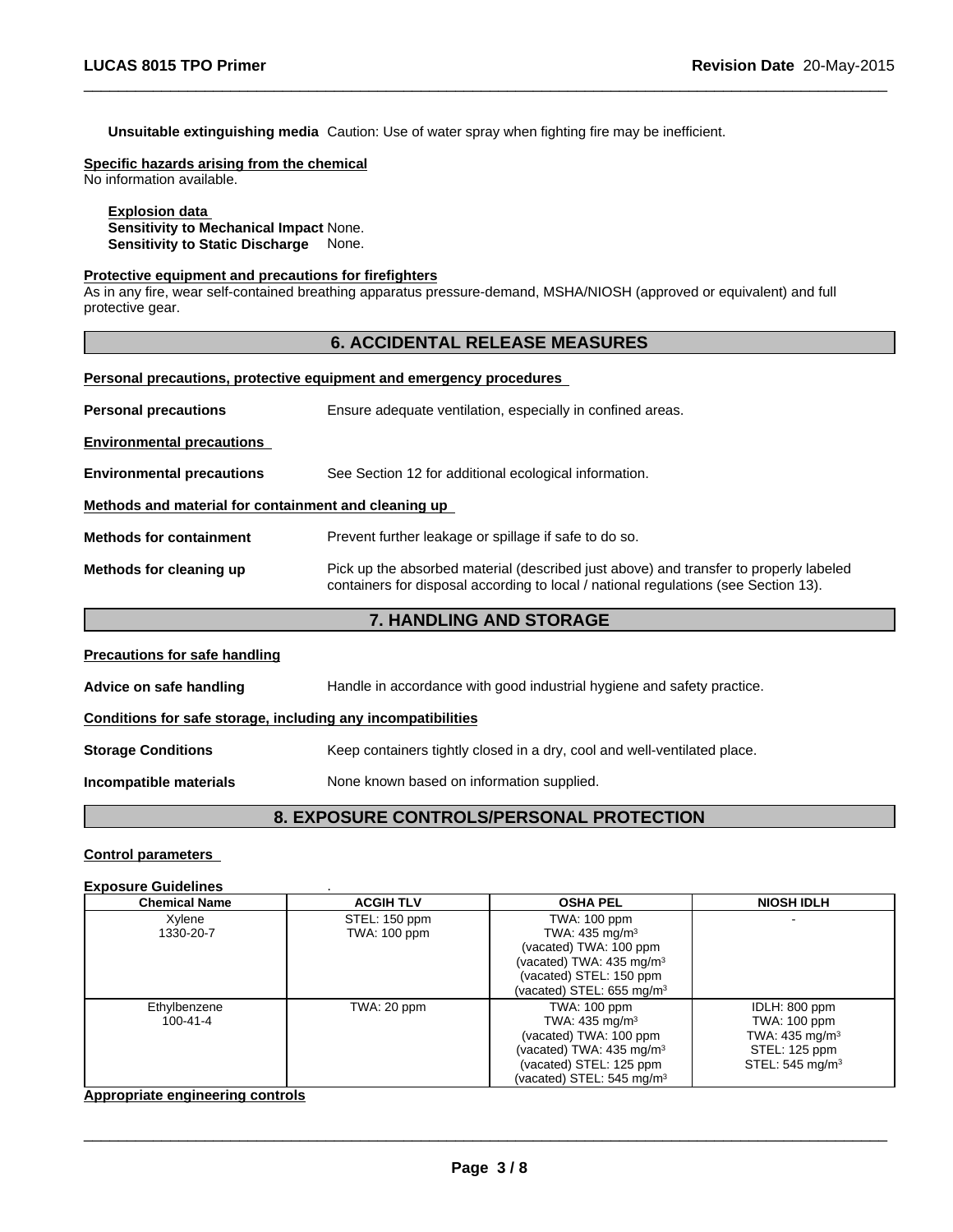| <b>Engineering Controls</b>                           | <b>Showers</b><br>Eyewash stations                                                                                            |
|-------------------------------------------------------|-------------------------------------------------------------------------------------------------------------------------------|
|                                                       | Ventilation systems.                                                                                                          |
|                                                       | Individual protection measures, such as personal protective equipment                                                         |
| <b>Eye/face protection</b>                            | No special technical protective measures are necessary.                                                                       |
| Skin and body protection                              | No special technical protective measures are necessary.                                                                       |
| <b>Respiratory protection</b>                         | If exposure limits are exceeded or irritation is experienced, a NIOSH/MSHA approved<br>respiratory protection should be worn. |
| <b>General Hygiene Considerations</b>                 | Handle in accordance with good industrial hygiene and safety practice.                                                        |
|                                                       | <b>9. PHYSICAL AND CHEMICAL PROPERTIES</b>                                                                                    |
| Information on basic physical and chemical properties |                                                                                                                               |
| <b>Physical state</b>                                 | Liguid.                                                                                                                       |

 $\overline{\phantom{a}}$  ,  $\overline{\phantom{a}}$  ,  $\overline{\phantom{a}}$  ,  $\overline{\phantom{a}}$  ,  $\overline{\phantom{a}}$  ,  $\overline{\phantom{a}}$  ,  $\overline{\phantom{a}}$  ,  $\overline{\phantom{a}}$  ,  $\overline{\phantom{a}}$  ,  $\overline{\phantom{a}}$  ,  $\overline{\phantom{a}}$  ,  $\overline{\phantom{a}}$  ,  $\overline{\phantom{a}}$  ,  $\overline{\phantom{a}}$  ,  $\overline{\phantom{a}}$  ,  $\overline{\phantom{a}}$ 

| r rrysiuar state                    |                          |                                            |                          |
|-------------------------------------|--------------------------|--------------------------------------------|--------------------------|
| Appearance                          | No information available | Odor                                       | No information available |
| Color                               | No information available | <b>Odor threshold</b>                      | No information available |
|                                     |                          |                                            |                          |
| <b>Property</b>                     | <b>Values</b>            | Remarks • Method                           |                          |
| рH                                  | No information available |                                            |                          |
| <b>Melting point/freezing point</b> | No information available |                                            |                          |
| Boiling point / boiling range       | No information available |                                            |                          |
| <b>Flash point</b>                  | > 100 F                  |                                            |                          |
| <b>Evaporation rate</b>             | No information available |                                            |                          |
| Flammability (solid, gas)           | No information available |                                            |                          |
| <b>Flammability Limit in Air</b>    |                          | For exterior use only. Do not use indoors. |                          |
| <b>Upper flammability limit:</b>    | No information available |                                            |                          |
| Lower flammability limit:           | No information available |                                            |                          |
| Vapor pressure                      | No information available |                                            |                          |
| <b>Vapor density</b>                | No information available |                                            |                          |
| <b>Specific Gravity</b>             | No information available |                                            |                          |
| <b>Water solubility</b>             | No information available |                                            |                          |
| Solubility in other solvents        | No information available |                                            |                          |
| <b>Partition coefficient</b>        | No information available |                                            |                          |
| <b>Autoignition temperature</b>     | No information available |                                            |                          |
| <b>Decomposition temperature</b>    | No information available |                                            |                          |
| <b>Kinematic viscosity</b>          | No information available |                                            |                          |
| <b>Dynamic viscosity</b>            | No information available |                                            |                          |
| <b>Explosive properties</b>         | No information available |                                            |                          |
| <b>Oxidizing properties</b>         | No information available |                                            |                          |
|                                     |                          |                                            |                          |
| <b>Other Information</b>            |                          |                                            |                          |
| <b>Softening point</b>              | No information available |                                            |                          |
| <b>Molecular weight</b>             | No information available |                                            |                          |
| <b>VOC Content (%)</b>              | Less Than 100 g/l        |                                            |                          |
| <b>Density</b>                      | 1.3                      |                                            |                          |
| <b>Bulk density</b>                 | No information available |                                            |                          |
|                                     |                          |                                            |                          |

# **10. STABILITY AND REACTIVITY**

**Reactivity**  No data available.

**Chemical stability**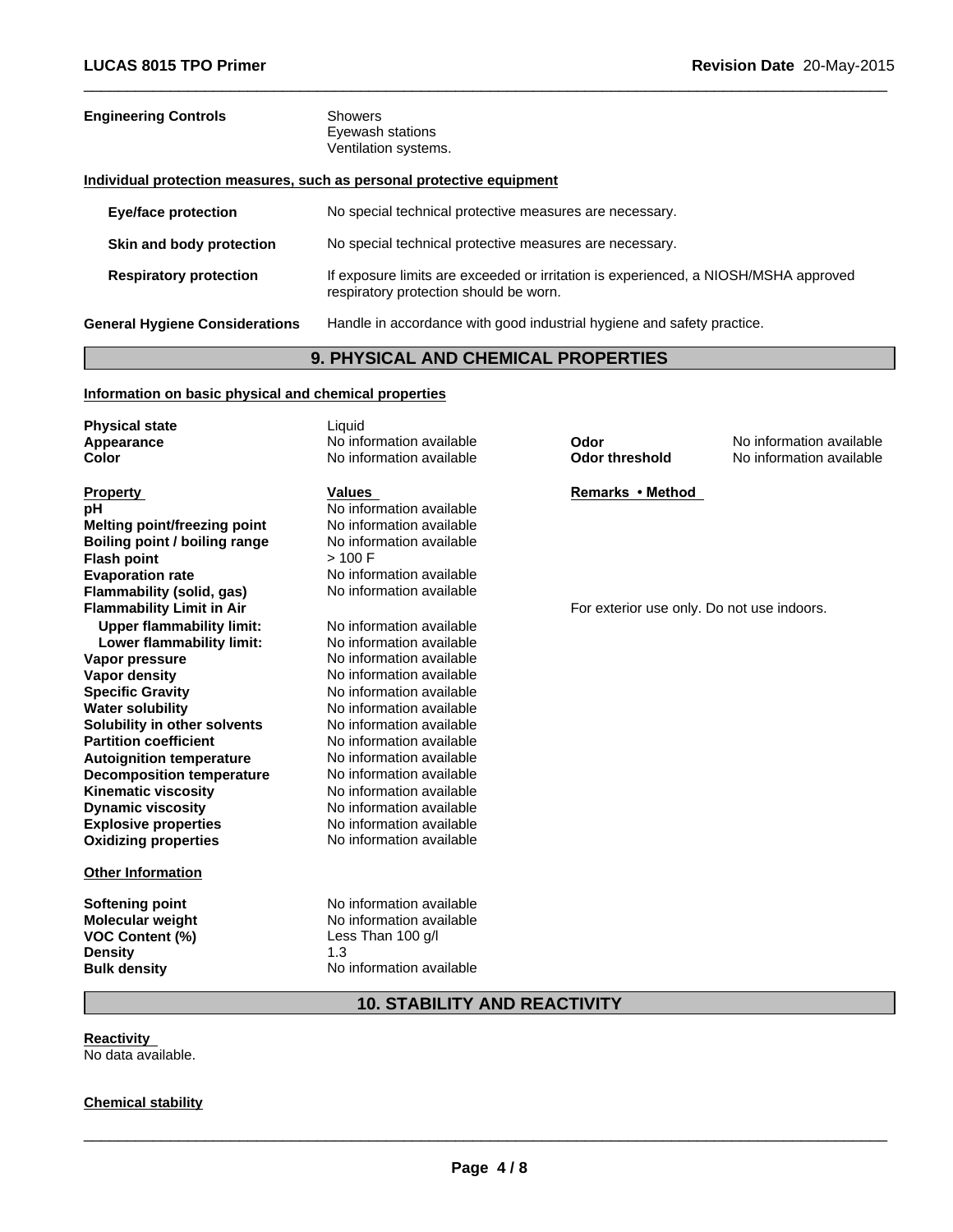Stable under recommended storage conditions. **Possibility of Hazardous Reactions** None under normal processing. **Conditions to avoid** Extremes of temperature and direct sunlight. **Incompatible materials** None known based on information supplied. **Hazardous Decomposition Products** None known based on information supplied.

# **11. TOXICOLOGICAL INFORMATION**

 $\overline{\phantom{a}}$  ,  $\overline{\phantom{a}}$  ,  $\overline{\phantom{a}}$  ,  $\overline{\phantom{a}}$  ,  $\overline{\phantom{a}}$  ,  $\overline{\phantom{a}}$  ,  $\overline{\phantom{a}}$  ,  $\overline{\phantom{a}}$  ,  $\overline{\phantom{a}}$  ,  $\overline{\phantom{a}}$  ,  $\overline{\phantom{a}}$  ,  $\overline{\phantom{a}}$  ,  $\overline{\phantom{a}}$  ,  $\overline{\phantom{a}}$  ,  $\overline{\phantom{a}}$  ,  $\overline{\phantom{a}}$ 

# **Information on likely routes of exposure**

| <b>Product Information</b> | No data available. |
|----------------------------|--------------------|
| Inhalation                 | No data available. |
| Eye contact                | No data available. |
| <b>Skin contact</b>        | No data available. |
| Ingestion                  | No data available. |

| <b>Chemical Name</b> | Oral LD50            | Dermal LD50              | <b>Inhalation LC50</b>   |
|----------------------|----------------------|--------------------------|--------------------------|
| Xylene               | $= 4300$ mg/kg (Rat) |                          | $= 47635$ mg/L (Rat) 4 h |
| 1330-20-7            |                      |                          |                          |
| Ethylbenzene         | $=$ 3500 mg/kg (Rat) | $= 15354$ mg/kg (Rabbit) | $= 17.2$ mg/L (Rat) 4 h  |
| $1100 - 41 - 4$      |                      |                          |                          |

# **Information on toxicological effects**

**Symptoms** No information available.

## **Delayed and immediate effects as well as chronic effects from short and long-term exposure**

| Sensitization<br>Germ cell mutagenicity<br>Carcinogenicity | No information available.<br>No information available. | The table below indicates whether each agency (ACGIH, IARC, NTP, or OSHA) has listed<br>any ingredient as a carcinogen. |            |             |  |
|------------------------------------------------------------|--------------------------------------------------------|-------------------------------------------------------------------------------------------------------------------------|------------|-------------|--|
| <b>Chemical Name</b>                                       | <b>ACGIH</b>                                           | <b>IARC</b>                                                                                                             | <b>NTP</b> | <b>OSHA</b> |  |
| Xylene<br>1330-20-7                                        |                                                        | Group 3                                                                                                                 |            |             |  |
| Ethylbenzene<br>100-41-4                                   | A <sub>3</sub>                                         | Group 2B                                                                                                                |            |             |  |
| <b>Reproductive toxicity</b>                               | No information available.                              |                                                                                                                         |            |             |  |
| <b>STOT - single exposure</b>                              |                                                        | No information available.                                                                                               |            |             |  |
| <b>STOT - repeated exposure</b>                            |                                                        | No information available.                                                                                               |            |             |  |
| Aspiration hazard                                          |                                                        | No information available.                                                                                               |            |             |  |

**Numerical measures of toxicity - Product Information** 

**The following values are calculated based on chapter 3.1 of the GHS document** For exterior use only. Do not use indoors.

| ATEmix (oral)                 | 4.300.00 |
|-------------------------------|----------|
| <b>ATEmix (dermal)</b>        | 1.100.00 |
| ATEmix (inhalation-gas)       | 700.00   |
| ATEmix (inhalation-dust/mist) | 1.50     |

# **12. ECOLOGICAL INFORMATION**

**Ecotoxicity**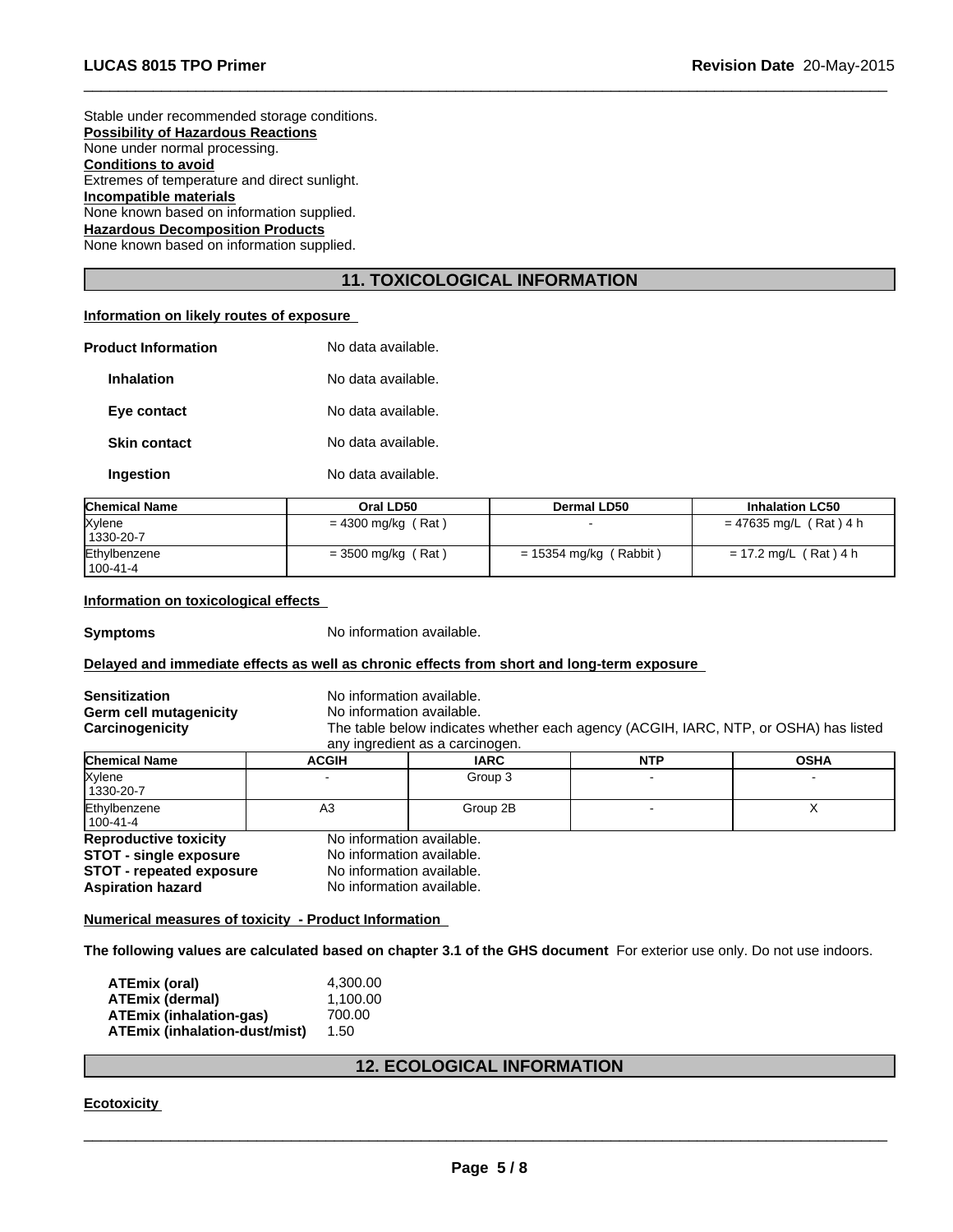# 97% of the mixture consists of components(s) of unknown hazards to the aquatic environment

| <b>Chemical Name</b> | Algae/aquatic plants             | <b>Fish</b>                          | <b>Crustacea</b>                   |
|----------------------|----------------------------------|--------------------------------------|------------------------------------|
| Xylene               |                                  | 13.4: 96 h Pimephales promelas       | 3.82: 48 h water flea mg/L EC50    |
| 1330-20-7            |                                  | mg/L LC50 flow-through 2.661 -       | 0.6: 48 h Gammarus lacustris mg/L  |
|                      |                                  | 4.093: 96 h Oncorhynchus mykiss      | <b>LC50</b>                        |
|                      |                                  | mg/L LC50 static 13.5 - 17.3: 96 h   |                                    |
|                      |                                  | Oncorhynchus mykiss mg/L LC50        |                                    |
|                      |                                  | 13.1 - 16.5: 96 h Lepomis            |                                    |
|                      |                                  | macrochirus mg/L LC50                |                                    |
|                      |                                  | flow-through 19: 96 h Lepomis        |                                    |
|                      |                                  | macrochirus mg/L LC50 7.711 -        |                                    |
|                      |                                  | 9.591: 96 h Lepomis macrochirus      |                                    |
|                      |                                  | mg/L LC50 static 23.53 - 29.97: 96   |                                    |
|                      |                                  | h Pimephales promelas mg/L LC50      |                                    |
|                      |                                  | static 780: 96 h Cyprinus carpio     |                                    |
|                      |                                  | mg/L LC50 semi-static 780: 96 h      |                                    |
|                      |                                  | Cyprinus carpio mg/L LC50 30.26 -    |                                    |
|                      |                                  | 40.75: 96 h Poecilia reticulata mg/L |                                    |
|                      |                                  | LC50 static                          |                                    |
| Ethylbenzene         | 4.6: 72 h Pseudokirchneriella    | 11.0 - 18.0: 96 h Oncorhynchus       | 1.8 - 2.4: 48 h Daphnia magna mg/L |
| 100-41-4             | subcapitata mg/L EC50 438: 96 h  | mykiss mg/L LC50 static 4.2: 96 h    | EC50                               |
|                      | Pseudokirchneriella subcapitata  | Oncorhynchus mykiss mg/L LC50        |                                    |
|                      | mg/L EC50 2.6 - 11.3: 72 h       | semi-static 7.55 - 11: 96 h          |                                    |
|                      | Pseudokirchneriella subcapitata  | Pimephales promelas mg/L LC50        |                                    |
|                      | mg/L EC50 static 1.7 - 7.6: 96 h | flow-through 32: 96 h Lepomis        |                                    |
|                      | Pseudokirchneriella subcapitata  | macrochirus mg/L LC50 static 9.1 -   |                                    |
|                      | mg/L EC50 static                 | 15.6: 96 h Pimephales promelas       |                                    |
|                      |                                  | mg/L LC50 static 9.6: 96 h Poecilia  |                                    |
|                      |                                  | reticulata mg/L LC50 static          |                                    |

 $\overline{\phantom{a}}$  ,  $\overline{\phantom{a}}$  ,  $\overline{\phantom{a}}$  ,  $\overline{\phantom{a}}$  ,  $\overline{\phantom{a}}$  ,  $\overline{\phantom{a}}$  ,  $\overline{\phantom{a}}$  ,  $\overline{\phantom{a}}$  ,  $\overline{\phantom{a}}$  ,  $\overline{\phantom{a}}$  ,  $\overline{\phantom{a}}$  ,  $\overline{\phantom{a}}$  ,  $\overline{\phantom{a}}$  ,  $\overline{\phantom{a}}$  ,  $\overline{\phantom{a}}$  ,  $\overline{\phantom{a}}$ 

#### **Persistence and degradability**

No information available.

#### **Bioaccumulation**

No information available.

| <b>Chemical Name</b>           | <b>Partition coefficient</b> |
|--------------------------------|------------------------------|
| Xylene<br>1330-20-7            | 3.15                         |
| Ethylbenzene<br>$100 - 41 - 4$ | 3.118                        |

**Other adverse effects** No information available

# **13. DISPOSAL CONSIDERATIONS**

# **Waste treatment methods**

**Disposal of wastes Disposal should be in accordance with applicable local, regional, national and international** laws and regulations.

**Contaminated packaging** Do not reuse container.

| <b>Chemical Name</b>     | <b>RCRA</b> | <b>RCRA - Basis for Listing</b>   | <b>RCRA - D Series Wastes</b> | <b>RCRA - U Series Wastes</b> |
|--------------------------|-------------|-----------------------------------|-------------------------------|-------------------------------|
| Xvlene<br>1330-20-7      |             | Included in waste stream:<br>F039 |                               | U239                          |
| Ethvlbenzene<br>100-41-4 |             | Included in waste stream:<br>F039 |                               |                               |

| <b>Chemical Name</b> | California Hazardous Waste Status |
|----------------------|-----------------------------------|
| Xylene               | Toxic                             |
| 1330-20-7            | lanitable                         |
| Ethylbenzene         | Toxic                             |
| 100-41-4             | Ignitable                         |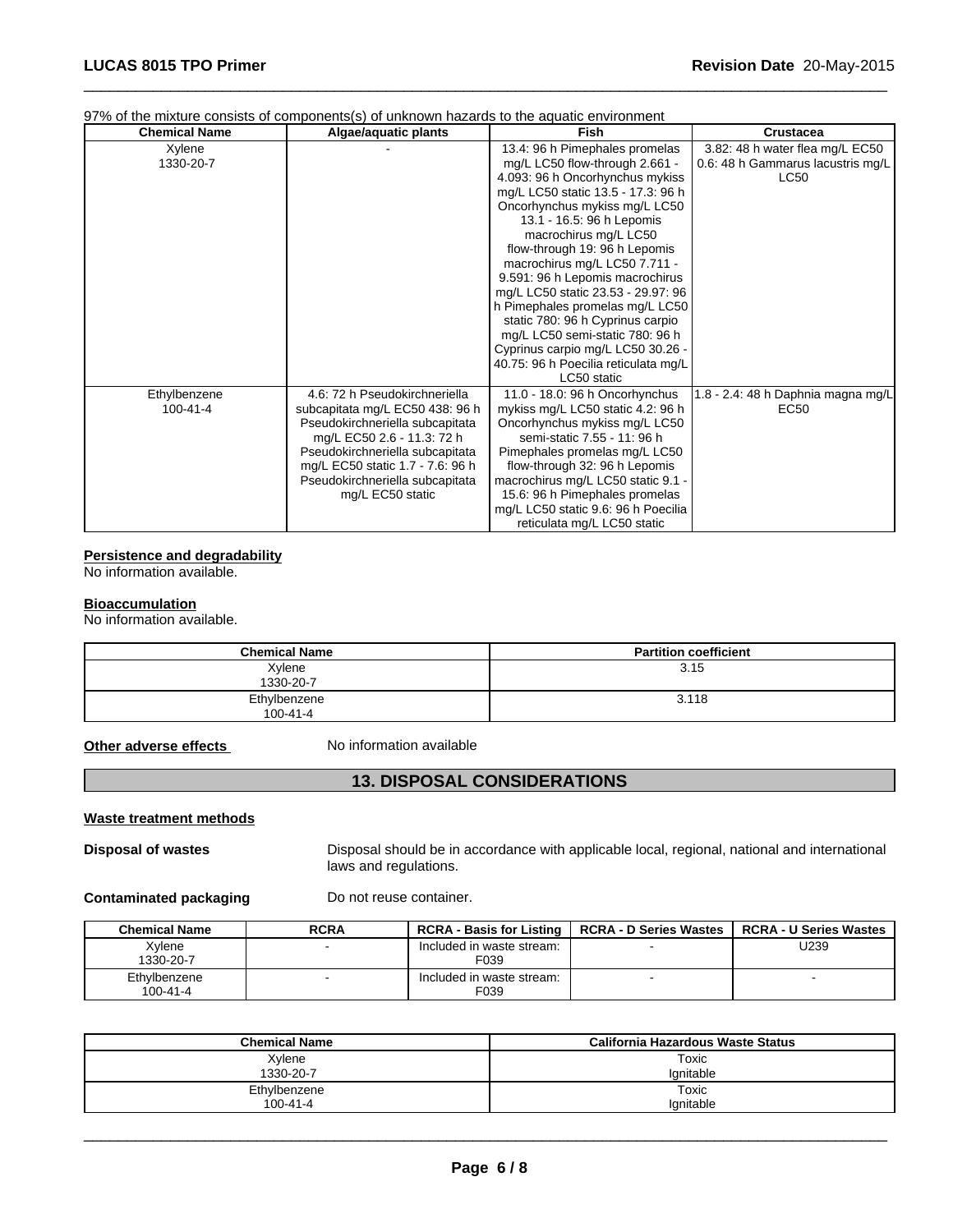# **14. TRANSPORT INFORMATION**

 $\overline{\phantom{a}}$  ,  $\overline{\phantom{a}}$  ,  $\overline{\phantom{a}}$  ,  $\overline{\phantom{a}}$  ,  $\overline{\phantom{a}}$  ,  $\overline{\phantom{a}}$  ,  $\overline{\phantom{a}}$  ,  $\overline{\phantom{a}}$  ,  $\overline{\phantom{a}}$  ,  $\overline{\phantom{a}}$  ,  $\overline{\phantom{a}}$  ,  $\overline{\phantom{a}}$  ,  $\overline{\phantom{a}}$  ,  $\overline{\phantom{a}}$  ,  $\overline{\phantom{a}}$  ,  $\overline{\phantom{a}}$ 

| <b>DOT</b>  | Not regulated. |
|-------------|----------------|
| <b>TDG</b>  | Not regulated. |
| <b>MEX</b>  | Not regulated. |
| ICAO (air)  | Not regulated. |
| <b>IATA</b> | Not regulated. |
| <b>IMDG</b> | Not regulated. |
| <b>RID</b>  | Not regulated. |
| <b>ADR</b>  | Not regulated. |
| <b>ADN</b>  | Not regulated. |
|             |                |

# **15. REGULATORY INFORMATION**

# **International Inventories**

#### **Legend:**

**TSCA** - United States Toxic Substances Control Act Section 8(b) Inventory

**DSL/NDSL** - Canadian Domestic Substances List/Non-Domestic Substances List

**EINECS/ELINCS** - European Inventory of Existing Chemical Substances/European List of Notified Chemical Substances

**ENCS** - Japan Existing and New Chemical Substances

**IECSC** - China Inventory of Existing Chemical Substances

**KECL** - Korean Existing and Evaluated Chemical Substances

**PICCS** - Philippines Inventory of Chemicals and Chemical Substances

**AICS** - Australian Inventory of Chemical Substances

# **US Federal Regulations**

# **SARA 313**

Section 313 of Title III of the Superfund Amendments and Reauthorization Act of 1986 (SARA). This product does not contain any chemicals which are subject to the reporting requirements of the Act and Title 40 of the Code of Federal Regulations, Part 372

| <b>SARA 313 - Threshold Values %</b> |
|--------------------------------------|
| 1.0                                  |
| 0.1                                  |
|                                      |
| No                                   |
| No                                   |
| No                                   |
| No                                   |
| No                                   |
|                                      |

#### **CWA (Clean Water Act)**

This product contains the following substances which are regulated pollutants pursuant to the Clean Water Act (40 CFR 122.21 and 40 CFR 122.42)

| <b>Chemical Name</b>           | <b>CWA - Reportable</b><br>Quantities | <b>CWA - Toxic Pollutants</b> | <b>CWA - Priority Pollutants</b> | <b>CWA - Hazardous</b><br><b>Substances</b> |
|--------------------------------|---------------------------------------|-------------------------------|----------------------------------|---------------------------------------------|
| Xylene<br>1330-20-7            | 100 lb                                |                               |                                  |                                             |
| Ethylbenzene<br>$100 - 41 - 4$ | 1000 lb                               |                               |                                  |                                             |

#### **CERCLA**

This material, as supplied, contains one or more substances regulated as a hazardous substance under the Comprehensive